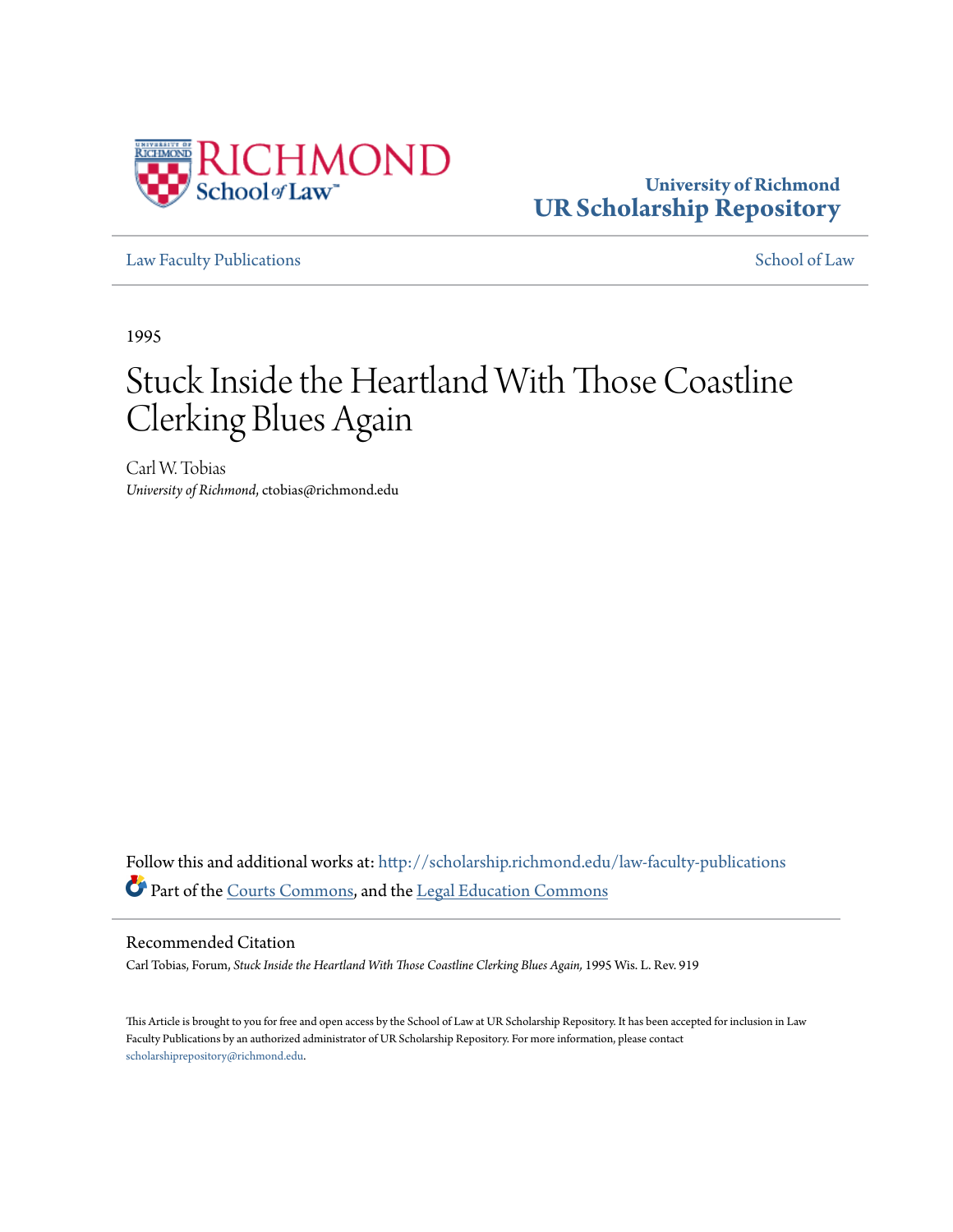### FORUM

## STUCK INSIDE THE HEARTLAND WITH THOSE COASTLINE CLERKING BLUES AGAIN<sup>\*</sup>

#### CARL TOBIAS<sup>\*\*</sup>

Supreme Court Justice Stephen Breyer, Circuit Judge Edward Becker, and Circuit Judge Guido Calabresi deserve kudos for helping to craft, implement, and publicize an efficacious solution to the increasing difficulties engendered by the selection of federal judicial law clerks. The jurists' essay, *The Federal Judicial Law Qerk Hiring Problem and the Modest March 1 Solution,* which recently appeared in the *Yale Law Journal*,<sup>1</sup> is a must read for all those who participate in the process of law clerk hiring.

The concerted efforts of Justice Breyer and Judges Becker and Calabresi have apparently succeeded in bringing considerable order out of chaos, judging from the first two years following the implementation of the "March 1 Solution." My purposes here, however, are to illustrate how the March 1 Solution may unfairly favor judges, law schools and students situated on the coastlines, particularly the Northeast corridor between Washington, D.C. and Boston, and to explore certain measures which could limit those advantages. I offer these mid-continental perspectives on clerkship hiring at the risk of appearing populist or insufficiently grateful for the three judges' valuable contributions.

First, I briefly describe the recent essay written by Justice Breyer and Judges Becker and Calabresi, emphasizing the March 1 Solution. My response then evaluates the substantial benefits that judges and students located on the seaboards have traditionally enjoyed and how the Solution accentuates those advantages. Many federal judges presently consider unpalatable the most obvious change, namely an autumn benchmark

<sup>\*</sup> I derive the title of this piece from Boe DYLAN, *Stuck Inside of Mobile with the Memphis Blues Again, on* BLONDE ON BLONDE (Columbia 1966).

<sup>\*&</sup>quot;" Professor of Law, University of Montana. I wish to thank Peggy Sanner for her valuable suggestions, Cecelia Palmer and Charlotte Wilmerton for proeessing this piece, and the Harris Trust for generous, continuing support. Errors that remain are mine. I am the infonnal clerkships coordinator at my school; however, these are solely my views and judges should not hold them against Montana applicants or students for whom I write letters of recommendation.

<sup>1.</sup> Edward R. Beckeret al., *The Federal Judicial Law Clerk Hiring Problem and the Modest March I Solmion,* 104 YALE L.J. 207 (1994).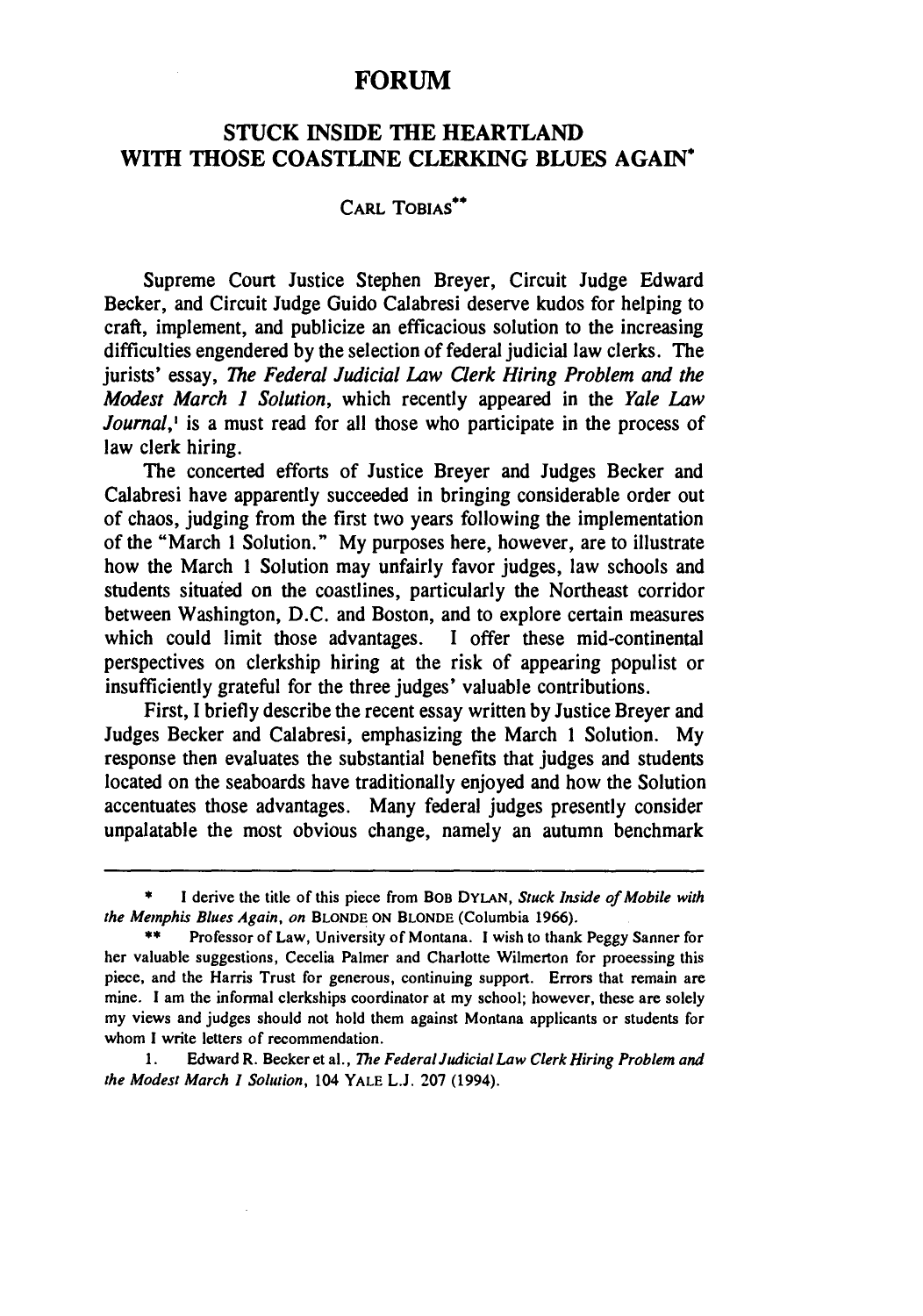starting date, which might reduce those benefits. I offer several recommendations for ameliorating this situation.

#### I. DESCRIPTION OF THE JUDGES' ESSAY

The three judges introduce their essay with the September 1993 resolution that the Judicial Conference of the United States unanimously adopted: "The Judicial Conference recognizes as the Benchmark Starting Date for clerkship interviews *March 1* of the year preceding the year in which the clerkship begins."<sup>2</sup>

The authors also reproduce an important "explanatory note" that accompanied the resolution.<sup>3</sup> They show how the March 1 Solution followed years of failed efforts to improve law clerk hiring, during which employment processes were triggered increasingly early in time, even at the beginning of students' second year in law school.4 During the autumn of 1993, the Judicial Conference responded to this accelerating trend by adopting the March 1 Solution. The authors assert that the Solution was successful in practice and that federal judges, law students, law professors and law school administrators strongly endorsed the Solution.

In an attempt to persuade the federal bench and law schools to continue supporting the March 1 Solution, the authors provide a valuable historical account of previous efforts to solve the law clerk hiring conundrum.<sup>5</sup> The three judges carefully trace the various initiatives, illustrating how none secured sufficient support of the federal bench to

3. According to the memorandum:

The Benchmark Starting Date is not meant to be binding. The Conference expects that judges will make a good faith effort not to interview candidates before that date, but special circumstances might sometimes call for an earlier interview. This Benchmark Starting Date will be made known to the law schools, with the suggestion that faculties be urged not to transmit letters of recommendation until approximately February I, which is about the time when third semester grades are available. The suggestion will also be made that Jaw schools advise students that they are *not* obliged to accept the first offer tendered (there being widespread confusion on this point).

Memorandum, *supra* note 2, at 1, *reprinted in* Becker et al., *supra* note 1, at 208.

4. Becker et al., *s11pra* note 1, at 208-12; *see also* Patricia M. Wald, *Selecting Law Clerks,* 89 MICH. L. REV. 152, 153 (1990).

*5.* Becker et al., *s11pra* note 1, at 208-12; *see also* Trenton H. Norris, *The Judicial Clerkship Selection Process: An Applicant's Perspective on Bad Apples, Sour Grapes, and Fr11itf11l Refonn,* 81 CAL. L. REV. 765, 767-72, 785-88 (1993) (affording similar history).

<sup>2.</sup> Memorandum from Judge Becker and Chief Judge Breyer to Members of the Judicial Conference 1 (Sept. 8, 1993) (on file with Judge Becker) [hereinafter Memoranduml. *reprinted* in id. at 207.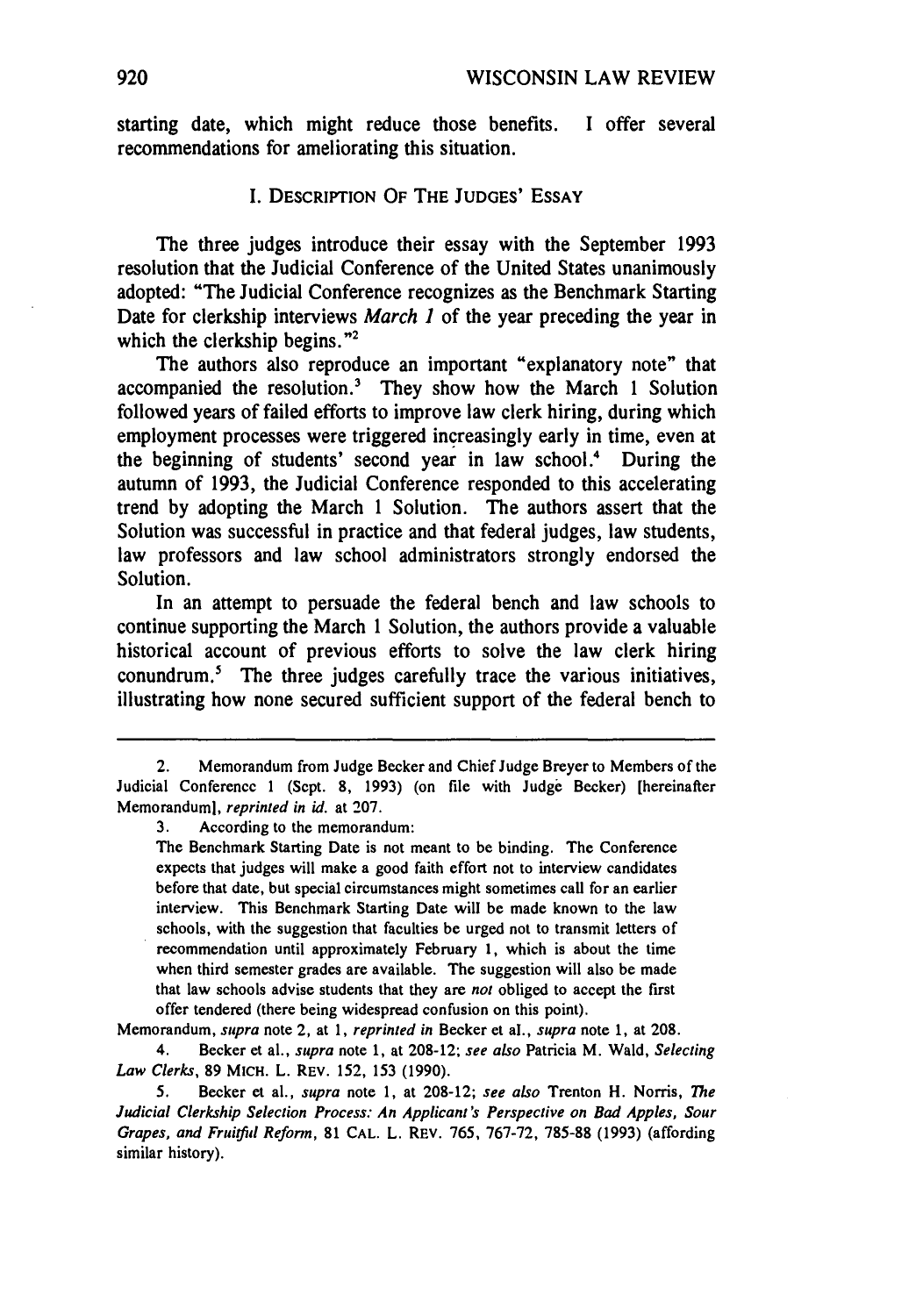effect lasting reform. The authors then briefly sketch the results of the implementation of the March **1** Solution by the federal judiciary and law schools during the 1993-94 season, ascertaining that the reported defections were "minor in number and effect. "6

The three judges proceed to survey the benefits and costs of the March 1 Solution.<sup>7</sup> For example, they find that law schools and legal education realized numerous advantages. The application and interviewing processes were less disruptive of law schools' daily operations. The benchmark date concomitantly allowed students three semesters in which to evaluate and display their abilities and decide on their career plans. The authors believe that judges were somewhat less enamored of the March **1** Solution than the previous systems, but that most favored its continuation.

The March **1** Solution did create several difficulties, such as the uncertainties about which judges would honor the date and whether applicants should accept offers tendered before the deadline. Justice Breyer and Judges Becker and Calabresi observe that much of the dissatisfaction expressed by their colleagues with respect to the March 1 Solution was "arrayed along geographical lines"<sup>8</sup> because of East Coast judges' perceived advantage and the concentration of highly-qualified students on the seaboard.<sup>9</sup> The authors state that judges situated in the Northeast corridor apparently benefited from applicants' desire for having initial interviews in that location, where quick, inexpensive travel between chambers permitted students to schedule multiple interviews in one brief time frame.

The three judges explain that this perception of a Northeast corridor advantage prompted some members of the Ninth Circuit to interview applicants before March **1.** A Tenth Circuit judge correspondingly voiced concern that the cost of air fare and the complication of combining more than one interview in geographically dispersed locations within a short time period limited the number of students whom he could interview prior to the benchmark date.<sup>10</sup>

10. Becker et al., *supra* note l, at 220-21; *see also* Wald, *supra* note 4, at 160; *infra* note 34 and accompanying text. "In contrast, an Eighth Circuit judge, apparently expressing opposition to the perceived regimentation, proclaimed: 'I am bailing out of the cartel. Let a thousand flowers bloom. '" Becker et al., *supra* note 1, at 220-21 n.41 (citing Letter from Morris S. Arnold, Circuit Judge, U.S. Court of Appeals for the Eighth Circuit, to Judge Becker 1 (May 13, 1994) (on file with Judge Becker)).

<sup>6.</sup> Becker et al., *supra* note 1, at 215-16.

<sup>7.</sup> *Id.* at 216-21.

<sup>8.</sup> *Id.* at 220.

<sup>9.</sup> *Id.* at 220-21; *see also infra* note 33 and accompanying text (providing Fifth Circuit judge's observation that "many top law schools and judges are concentrated on the East Coast").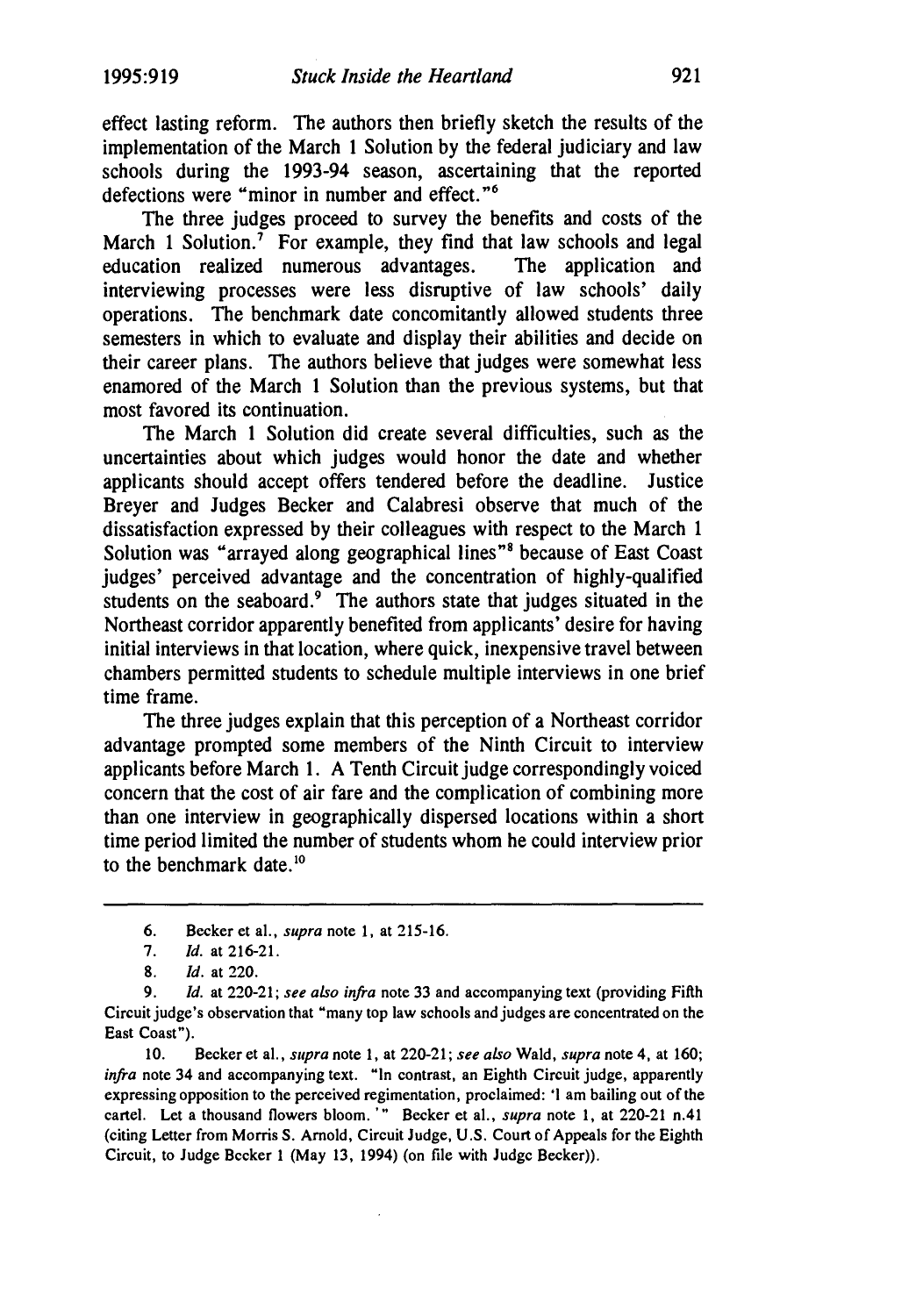The authors explore several alternative proposals which have much to commend them, although the judges find each to be flawed. $11$  One approach is premised on a medical school matching model, whereby applicants and judges indicate their preferences and are matched by computers.<sup>12</sup> Ninth Circuit Judge Alex Kozinski, who criticized this system because it would restrict judges' ability to create a mix of clerks . or to build a team with complementary skills, championed the reinstitution of a free market scheme.<sup>13</sup> The authors observe, however, that the free market approach was largely responsible for the law clerk hiring problems which gave rise to the various reforms now being proposed. Because most judges currently find the medical match model unacceptable, its future prospects are dim. 14

Justice Breyer and Judges Becker and Calabresi offer a few suggestions for improving the March 1 arrangement. The authors state that the March 1 Solution has failed to address satisfactorily "one major shortcoming<sup>"15</sup> of the clerkship hiring process: the practice of many judges that requires applicants to accept offers either immediately or within an unreasonably short period of time. The three judges find this unfair and "unsporting to other judges," a situation which is exacerbated by the conventional wisdom at numerous schools that students must accept the initial offer extended to them.<sup>16</sup> The authors recommend that deans and professors act expeditiously to counter this misunderstanding as well as to advise applicants that they are not required to accept initial offers and should ask for reasonable time to consider them.<sup>17</sup> The three judges propose that their colleagues provide applicants between three working days and a week to contemplate offers, with extensions for good cause.<sup>18</sup>

<sup>11.</sup> Becker et al., *supra* note l, at 221-22.

<sup>12.</sup> *See* Wald, *supra* note 4, at 160-63; *see also* Becker et al., *supra* note l, at 221-22; Norris, *supra* note *5,* at 791-98; *see generally* Annette E. Clark, *On Comparing Apples and Oranges: The Judicial Clerk Selection Process and the Medical Matching Model,* 83 GEO. L.J. 1749, 1753-87 (1995).

<sup>13.</sup> *See* Alex Kozinski, *Confessions of a Bad Apple,* 100 YALE L.J. 1707 (1991); *see also* Becker et al., *supra* note 1, at 221-22; Clark, *supra* note 12, at 1759-96; Louis F. Oberdorfer & Michael N. Levy, *On· Clerkship Selection: A Reply to the Bad Apple,*  101 YALE L.J. 1097 (1992); Wald, *supra* note 4, at 161.

<sup>14.</sup> *See* Becker et al., *supra* note l, at 221-22; *see also* Norris, *supra* note *5,* at 791-98.

<sup>15.</sup> Beckeret al., *supra* note 1, at 222; *see also* Kozinski, *supra* note 13, at 1716; Oberdorfer & Levy, *supra* note 13, at 1101-02 & n.18, 1104.

<sup>16.</sup> *See* Becker et al., *supra* note 1, at 223; *see also* Kozinski, *supra* note 13, at 1726-27.

<sup>17.</sup> *See* Becker et al., *supra* note l, at 223; *see also* Kozinski, *supra* note 13, at 1726-28.

<sup>18.</sup> *See* Becker et al., *supra* note 1, at 223; *see also* Wald, *supra* note 4, at 160- 63.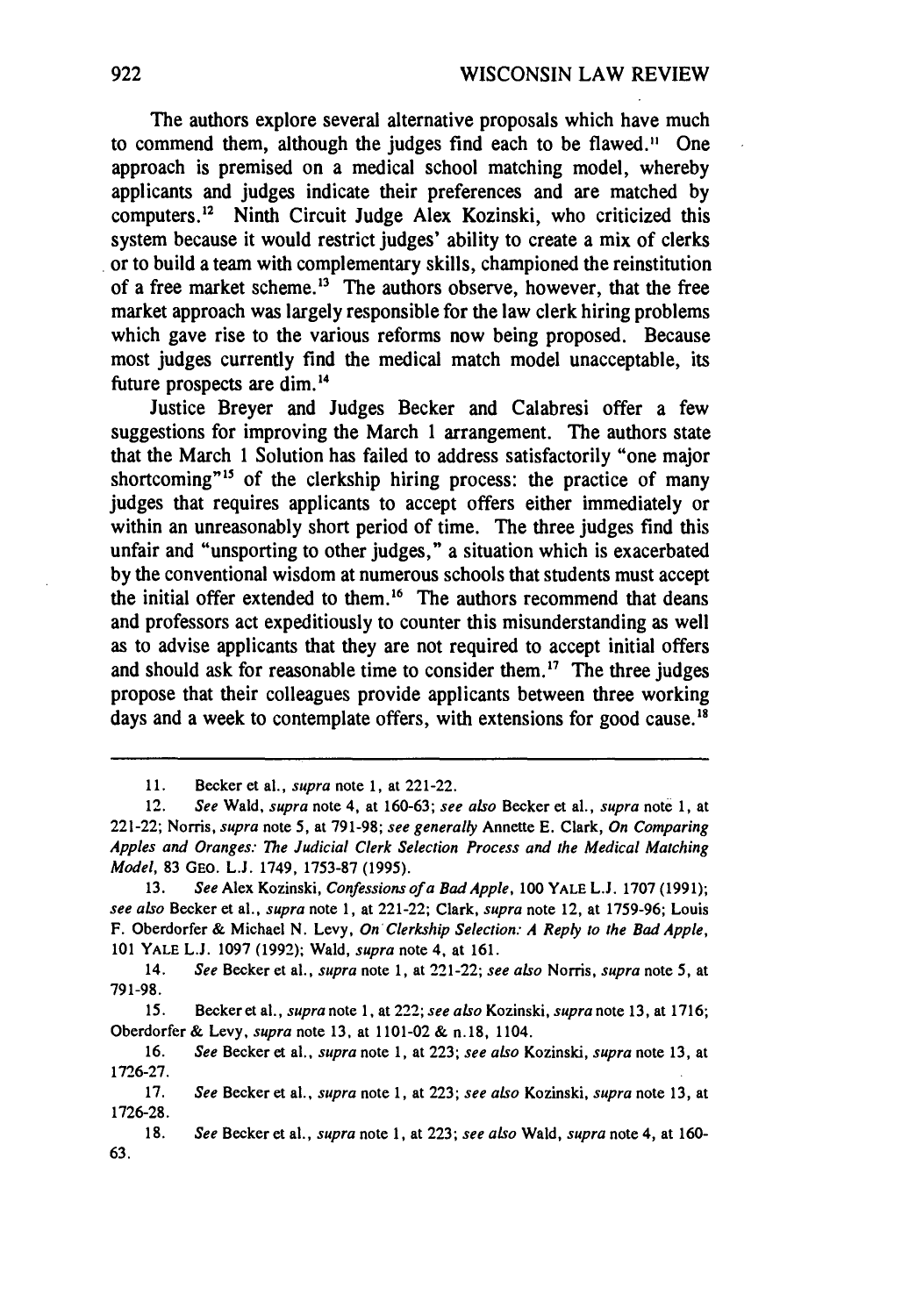The authors suggest that the optimal time for clerkship selection would be the autumn term of students' third year.<sup>19</sup> This would enable applicants to compile a more complete record and afford judges a broader basis on which to premise their decisions. However, unless the interview and the offer dates were extended to the fall, the three judges believe that the proposal would be destined to fail because judges would participate in the same unseemly competition for clerks that existed in 1990. $20$ Moreover, the authors find that there is presently inadequate judicial support for an autumn interview benchmark.

The three judges conclude by encouraging their colleagues on the bench to honor the March 1 Solution during  $1995.<sup>21</sup>$  The authors reassure applicants and law school professors that they can control the system by adhering to the benchmark. The three judges also reiterate the above recommendation regarding the final year of law school but recognize that the suggestion may be premature. In conclusion, the authors ultimately propose that judges and law schools abide by the March l Solution in 1995, that institutions inform applicants that they are not required to accept initial offers, and that judges allow students reasonable time to consider offers.

#### II. THE CoAST Is THE MoST

#### *A. Preexisting Coastline Advantages*

It is no secret among the *cognoscenti* that federal judges, law schools and law students situated on the East and West Coasts, especially in the Northeast corridor, enjoyed substantial advantages in clerkship hiring prior to the advent of the March 1 Solution. The institution of the Benchmark Starting Date has apparently served to reinforce certain of these benefits, although it was not intended to accentuate the advantages.

Many of those law schools that have the finest reputations are located in the Northeast corridor or in California. Indeed, four of the six institutions which received number one academic rankings in a recent survey are situated in those areas, as are the remaining schools rated in the top ten.<sup>22</sup> The importance of the prestige that elite institutions and

<sup>19.</sup> Becker et al., *supra* note 1, at 223-24; *see also* Norris, *supra* note 5, at 791.

<sup>20.</sup> *See* Becker et al., *supra* note 1, at 223. "Having an offer date rather than an interview date" apparently caused the 1990 approach to crash "so hard that the judges essentially want no more part of it." *Id.; see also* Wald, *supra* note 4, at 157-60.

<sup>21.</sup> Becker et al., *supra* note l, at 224-25.

<sup>22.</sup> *A Long Shot Al Best,* U.S. NEWS & WORLD REP., Mar. 21, 1994, at 72; *see also infra* note 33 and accompanying text ("so many top law schools concentrated on East Coast"). The University of Chicago and the University of Michigan were the other two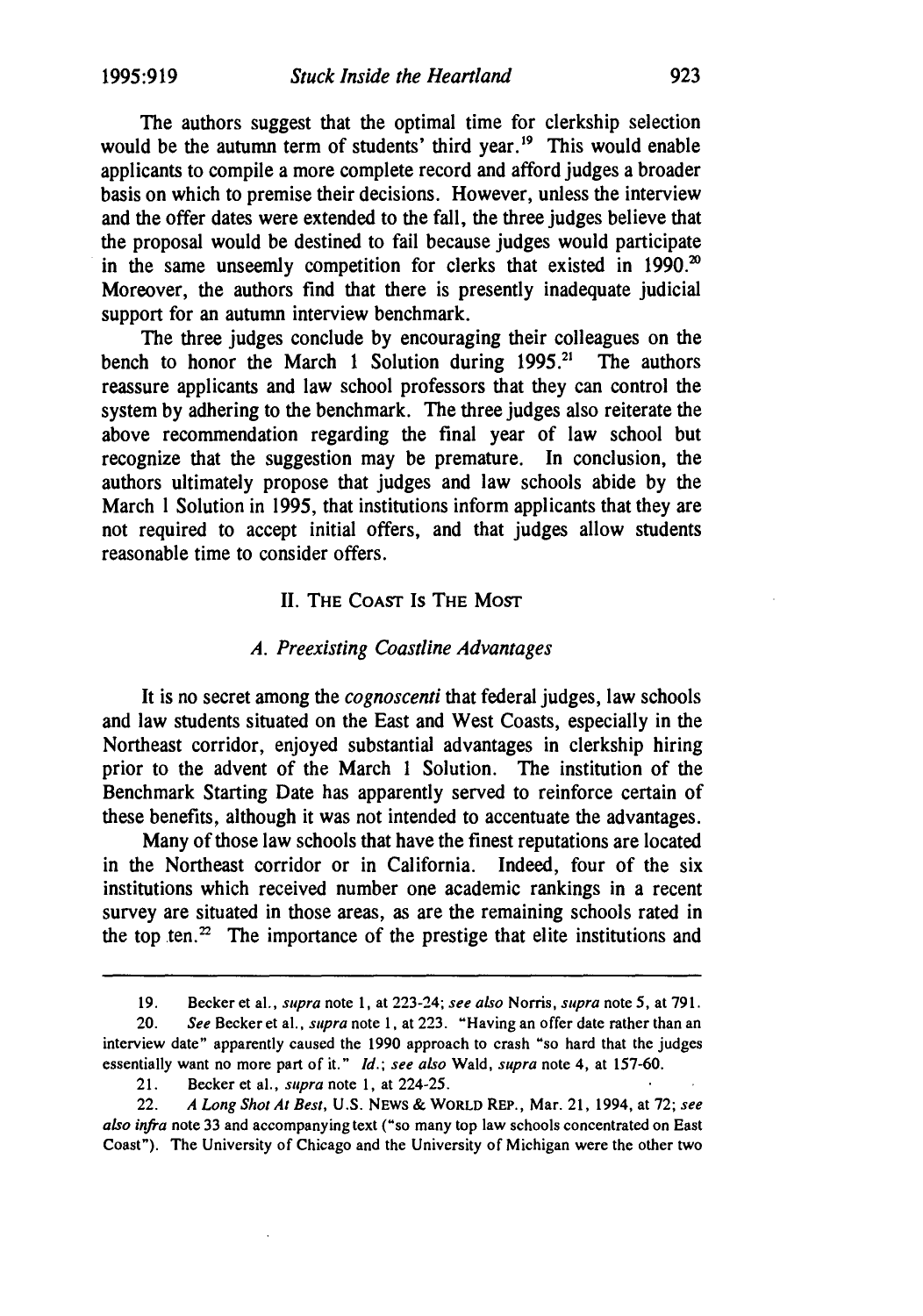their students enjoy in the world of federal clerkship hiring cannot be overstated.

Numerous judges and law faculty seem to think that students can only receive an excellent legal education at institutions concentrated on a narrow spectrum running between Washington, D.C. and Boston. Some apparently believe that the truly great American law schools are those whose zip codes begin with the number zero. The two institutions at the pinnacle of legal education, quite naturally, are the very schools that all three judges attended and at which Justice Breyer and Judge Calabresi taught before their appointments to the federal bench.<sup>23</sup>

Judges and law professors might make exceptions to the coastal rule for several enclaves, such as one aligned along the Pacific Ocean which includes Stanford, Berkeley and Los Angeles. A few law faculty, if pressed, may admit that "big" legal ideas can be developed in the hinterlands of Ann Arbor, Austin and Chicago, and even in such provincial outposts of legal academia as Durham, Iowa City, Ithaca, Madison and Nashville.

Moreover, a significant percentage of the most prestigious clerkships from a student 's perspective are with judges located in the Northeast corridor or in California. The Supreme Court sits in Washington, as does the United States Court of Appeals for the D.C. Circuit. The D.C. Circuit, which is widely regarded as the second most important court in the land, decides cases that involve cutting-edge issues of science, economics, and public policy and which affect millions of Americans.<sup>24</sup> The Second Circuit and the Southern District of New York similarly resolve complex questions implicating business, finance, and criminal law that also have profound national consequences.<sup>25</sup> The Ninth Circuit is

schools that received the number one academic ranking.

24. *See, e.g.,* Center for Auto Safety v. Thomas, 847 F.2d 843 (D.C. Cir.) (en bane) (per curiam), *vacated,* 856 F.2d 1557 (D.C. Cir. 1988); Consolidated Coal Co. v. Federal Mine Safety & Health Review Comm 'n, 824 F.2d 1071 (D.C. Cir. 1987); *see also* Carl Tobias, *The D.C. Circuit as a National Court,* 48 U. MIAMI L. REV. 159 (1993). *See generally* Cass R. Sunstein, *Participation, Public Law, and Venue Reform,*  49 U. CHI. L. REV. 976 (1982).

25. *See, e.g.,* Onwubiko v. United States, 969 F.2d 1392 (2d Cir. 1992) (criminal); All Services Exportacao v. Banco Bamerindus do Brazil, 921 F.2d 32 (2d Cir. 1990) (business).

<sup>23.</sup> Becker et al., *supra* note 1, at 207 nn.  $\dagger$ - $\dagger$ <sup>+</sup> (showing that the three judges are graduates of either Harvard or Yale Law Schools). A significant percentage of Jaw professors have attended law schools considered to rank among the ten finest institutions and have also clerked for federal judges. *See* Donna Fossum, *Law Professors: A Profile of the Teaching Branch of the Legal Profession,* 1980 AM. B. FOUND. RES. J. 501, 507, 518-19. Judges also rely substantially on professors who teach at elite institutions for clerkship recommendations.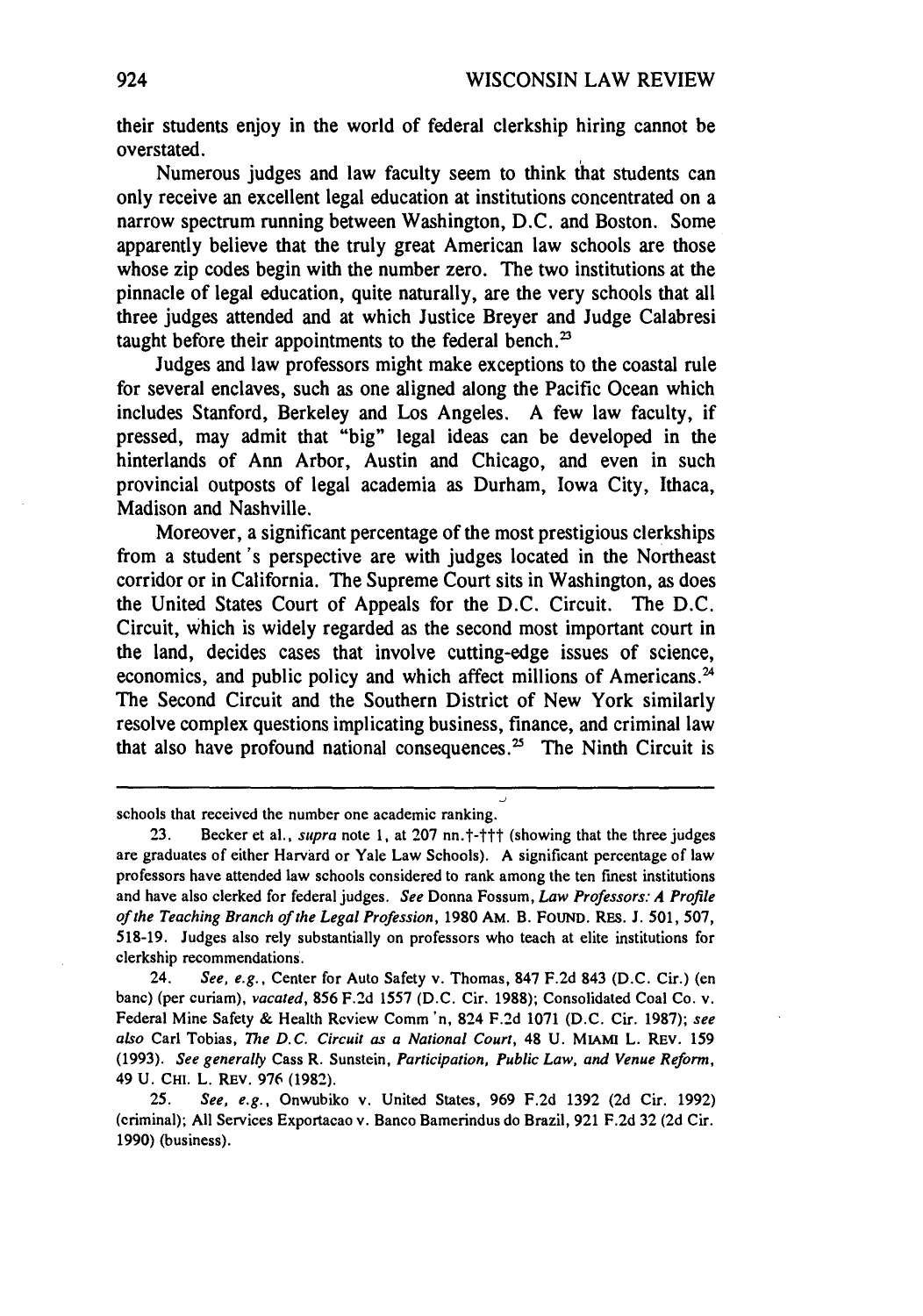recognized for deciding critical issues involving human rights and natural resources,<sup>26</sup> while the Central and Northern Districts of California were among the first courts to experiment with innovative procedures for facilitating dispute resolution. <sup>27</sup>

It is not surprising, therefore, that numerous judges, law professors, law students, and attorneys consider the most desirable clerkships to be those with judges whose chambers are located in venues which the Amtrak Metroliner services. Of course, Justice Breyer, Judge Becker and Judge Calabresi themselves are all members of very prestigious federal courts which are situated in the Northeast corridor.

The Northeast corridor and California are also geographic locales that offer substantial possibilities for challenging and lucrative legal work after the new lawyers have concluded their clerkships. New York is the financial capital of the nation and perhaps of the world, while Washington, D.C. is the political center of the country; both offer a broad range of opportunities in private law firms, the federal government and law schools.<sup>28</sup>

The cities in the Northeast Corridor and California where the judges sit, such as Boston, New York, Philadelphia, Washington, San Francisco and Los Angeles, also constitute the cultural meccas of the United States. For example, the Boston Symphony, the New York Philharmonic, and the Philadelphia Orchestra, as well as the Boston Museum of Fine Arts, the Metropolitan Museum, the Museum of Modern Art, the National Gallery, the Philadelphia Museum of Art, and the Los Angeles County Museum of Art are among the finest arts organizations and institutions in the United States, even enjoying international acclaim.

It is entirely predictable, therefore, that judges on these courts would select many law clerks from law schools in the Northeast corridor, and that many clerkship applicants would target the courts in that locale. For instance, during the 1993-94 term, eleven of twelve clerks working with D.C. Circuit Judges Harry Edwards, Ruth Bader Ginsburg, A. Raymond

28. In many cases, the clerkships are indispensable components of students ' subsequent applications to enter legal academia.

<sup>26.</sup> *See, e.g.,* Flores v. Meese, 942 F.2d 1352 (9th Cir. 1991) (human rights); Oregon Natural Resources Council v. Marsh, 820 F.2d 1051 (9th Cir. 1987), *rev'd,* 490 U.S. 360 (1989) (natural resources).

<sup>27.</sup> *See, e.g.,* N .D. CAL. R. 235-7 (affording example of innovative procedures); Robert F. Peckham, *The Federal Judge as a Case Manager: The New Role in Guiding a Case From Filing to Disposition,* 69 CAL. L. REV. 770 (1981). *See generally* Richard L. Marcus, *Public Law Litigation and Legal Scholarship,* 21 U. MICH. J.L. REF. 647 (1988). It is important to remember that clerkships on these courts, partieularly the D.C. Circuit, often lead to Supreme Court clerkships and thus are considered "feeders." *See* Wald, *supra* note 4, at 154; *cf* Kozinski, *supra* note 13, at 1729 (discussing law professors as "feeders" who recommend students for clerkships).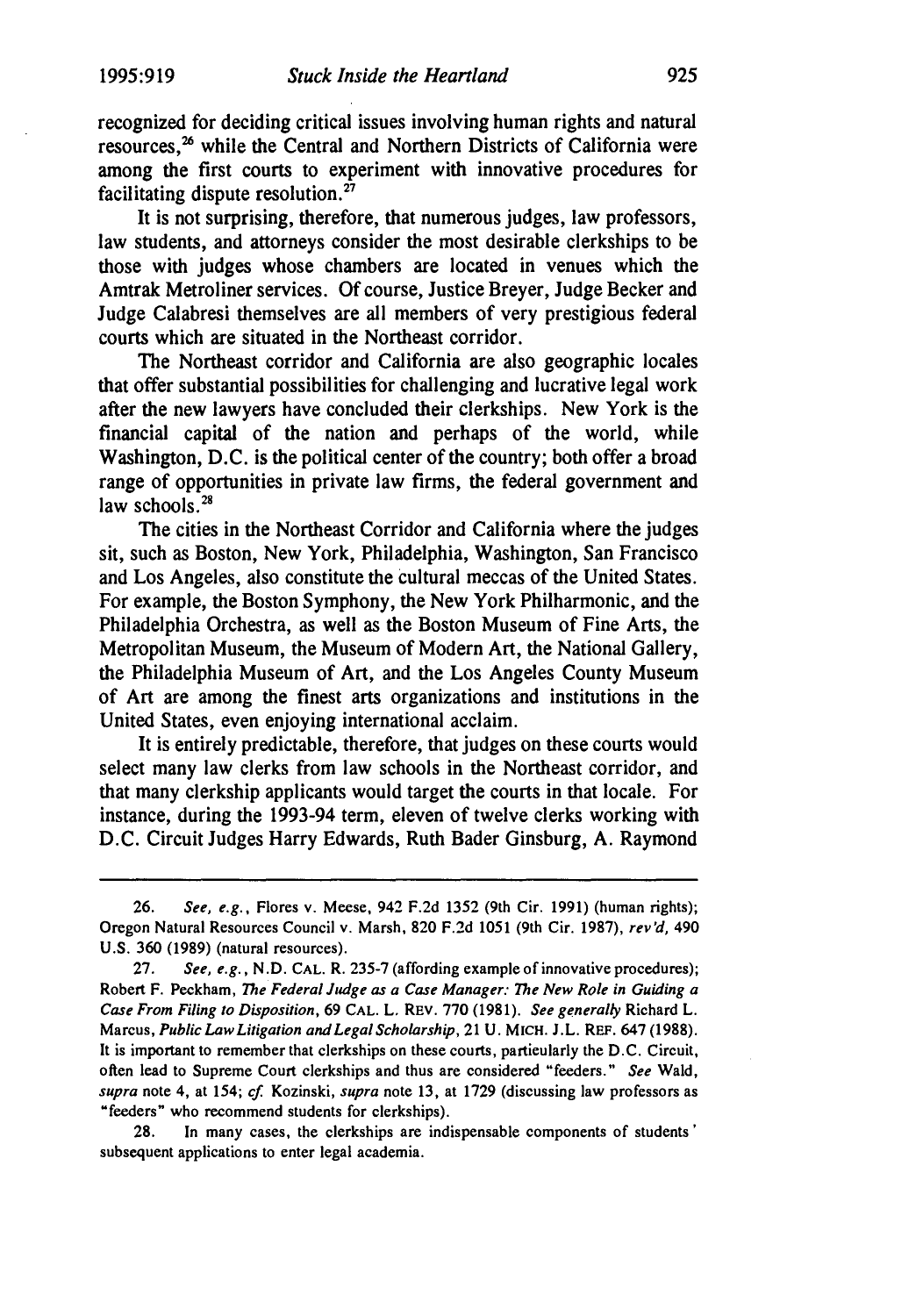Randolph and Patricia McGowan Waid had graduated from elite institutions in the Northeast corridor.<sup>29</sup> Between the 1992-93 and 1993-94 seasons, Judge Becker employed two clerks from Harvard and one each from Columbia, Michigan, Virginia and Yale.<sup>30</sup> Indeed, a highly respected member of the D.C. Circuit once revealed to an applicant, who was the editor-in-chief of the leading journal published at one of the premier public law schools, that the judge had never hired a clerk from a public institution.<sup>31</sup>

#### *B. How the March 1 Solution Accentuates Coastline Advantages*

The March 1 Solution accentuates the advantages of judges, law schools and students located on the coastlines, especially the Northeast corridor, in several ways, with varying degrees of subtlety. Perhaps most obvious are the advantages that derive from geography. The perceived appeal of clerkships with federal judges who sit on courts located between Boston and Washington and the relative ease, inexpense and convenience with which multiple interviews can be conducted are all factors that greatly benefit judges, schools and applicants situated in the Northeast corridor.<sup>32</sup>

Particularly telling were a Fifth Circuit judge's observations that the *de facto* shortening of the interview period compounded the advantages of the East Coast judges, because so many top law schools and judges are concentrated on the East Coast," and that "judges in the Northeast corridor benefit[ed] from students' desire to schedule their initial interviews along the eastern seaboard where quick and inexpensive travel between chambers enable[d] them to schedule multiple prime interviews in a short time frame."<sup>33</sup> In contrast, a Tenth Circuit judge stated that the considerable expense of air fare and the complications of combining more than one interview in several cities during a short time period meant

<sup>29.</sup> *See* NATIONAL ASS'N FOR LAW PLACEMENT, 1993 FEDERAL AND STATE JUDICIAL CLERKSHIP DIRECTORY (1992) [hereinafter NALPl. The twelfth clerk attended Michigan. Of course, Judge Ginsburg's elevation to the Supreme Court in 1993 enhanced the prestige of her clerkships.

<sup>30.</sup> *Id.* 

<sup>31.</sup> The judge predicted that one of his colleagues would hire the applicant who would then clerk on the Supreme Court. The judge was a better prognosticator than employer.

<sup>32.</sup> *See* Kozinski, *supra* note 13, at 1719. This is somewhat less true of Los Angeles and San Francisco, where substantial numbers of circuit and district judges are located.

<sup>33.</sup> Becker et al., *supra* note l, at 220 (citing Memorandum from Jerry E. Smith, Circuit Judge, U.S. Court of Appeals for the Fifth Circuit, to Emilio Garza, Circuit Judge, U.S. Court of Appeals for the Fifth Circuit 1-2 (May 2, 1994) (emphasis added)).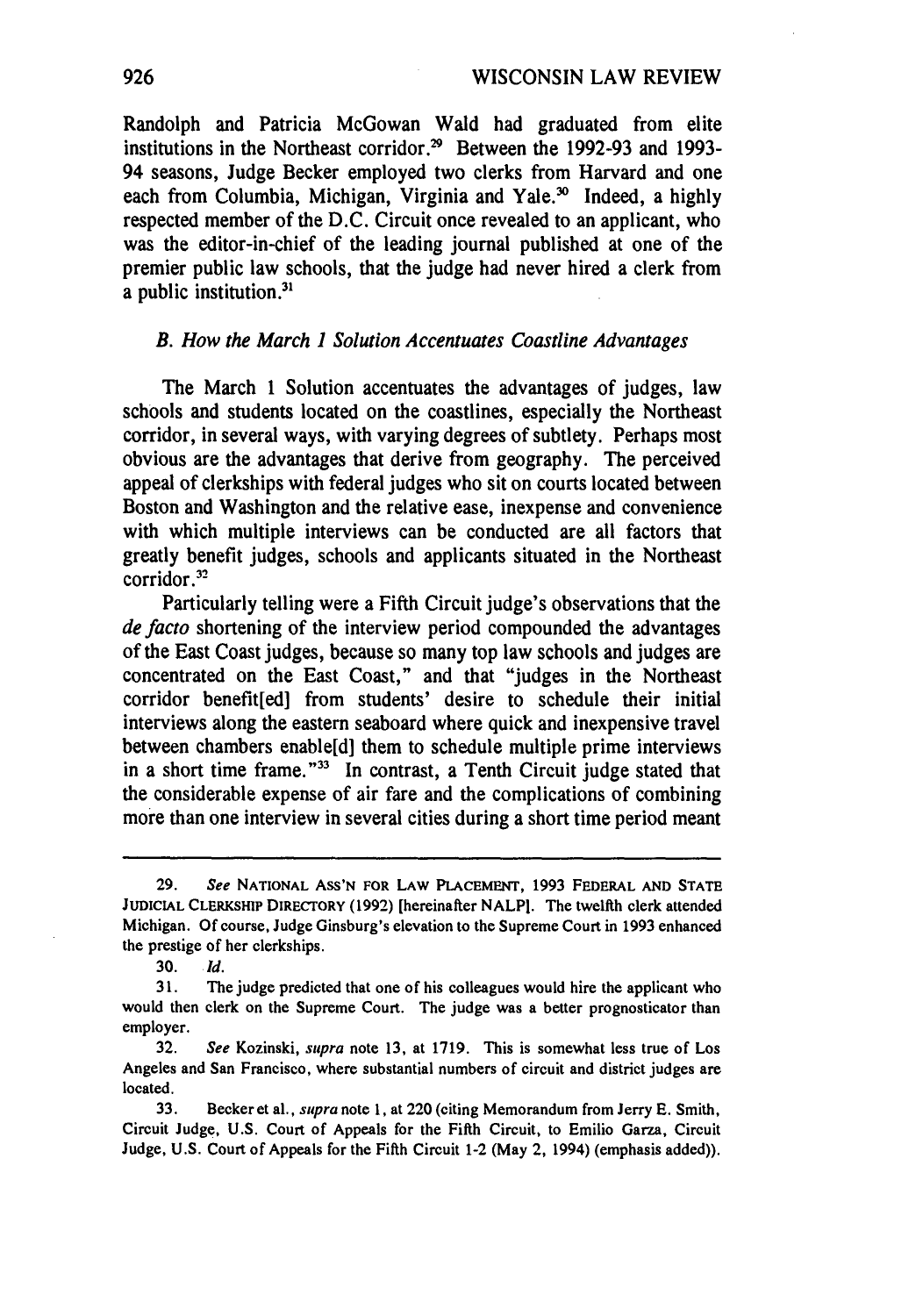that only applicants who targeted specific locales in his area as first choices would travel there before March  $1.^{34}$ 

Even factors which appear comparatively innocuous, such as the three-hour time differential between the East and West Coasts, can assume great significance; the authors report that this time disparity afforded a palpable advantage during the 1990 season when noon Eastern time was the agreed-upon hour for making offers.<sup>35</sup> Judges on the Atlantic seaboard could realize analogous advantages, to the extent that they treat the Benchmark Starting Date as one for tendering offers rather than interviewing.

The authors suggest that "fundamental fairness and optimal placement require that a student be given a minimum of three working days to a week to accept an offer, with the option of an extension for good cause shown."<sup>36</sup> This recommendation disproportionately benefits judges and applicants on the coastlines for reasons similar to those enumerated above, although the proposals are well-intentioned and preferable to the status quo. For instance, the circumstances of geographic proximity, time, and resources will inure to the advantage of students and judges on either seaboard, insofar as the time frame just suggested would enable any applicant to schedule more interviews and secure additional offers.<sup>37</sup> More specifically, law students from New York City could interview there and make day trips to Boston and Philadelphia during a single week, while applicants on the West Coast might be able to interview efficiently in both San Francisco and Los Angeles. ln contrast, students located in the Midwest would encounter much greater difficulty, principally economic, in assembling comparable trips during that brief time period.

The authors also urge that law deans and professors act promptly to "counter the conventional wisdom and to counsel students *instanter* that they are not obligated to accept, and should request a reasonable time to consider, an offer."<sup>38</sup> These ideas may subtly and unintentionally

36. *Id.* at 223.

38. Becker et al., *supra* note l, at 223.

<sup>34.</sup> *Id.* The judge also thought that comparatively few applicants from schools on either coastline target cities that are geographically remote, such as Salt Lake City. *Id.* 

<sup>35.</sup> See id. at 210-11. For example, "some judges called applicants promptly at noon only to find that they had accepted another offer a few minutes earlier from a judge whose 'watch was fast,'" while there was a frenzy of offers and aceeptances within minutes of noon because judges had not agreed how long offers were to remain open. *Id.*  at 211.

<sup>37.</sup> Because of the relatively brief time period, many students and judges will experience problems scheduling and conducting interviews, while judges will encounter additional difficulties in making offers.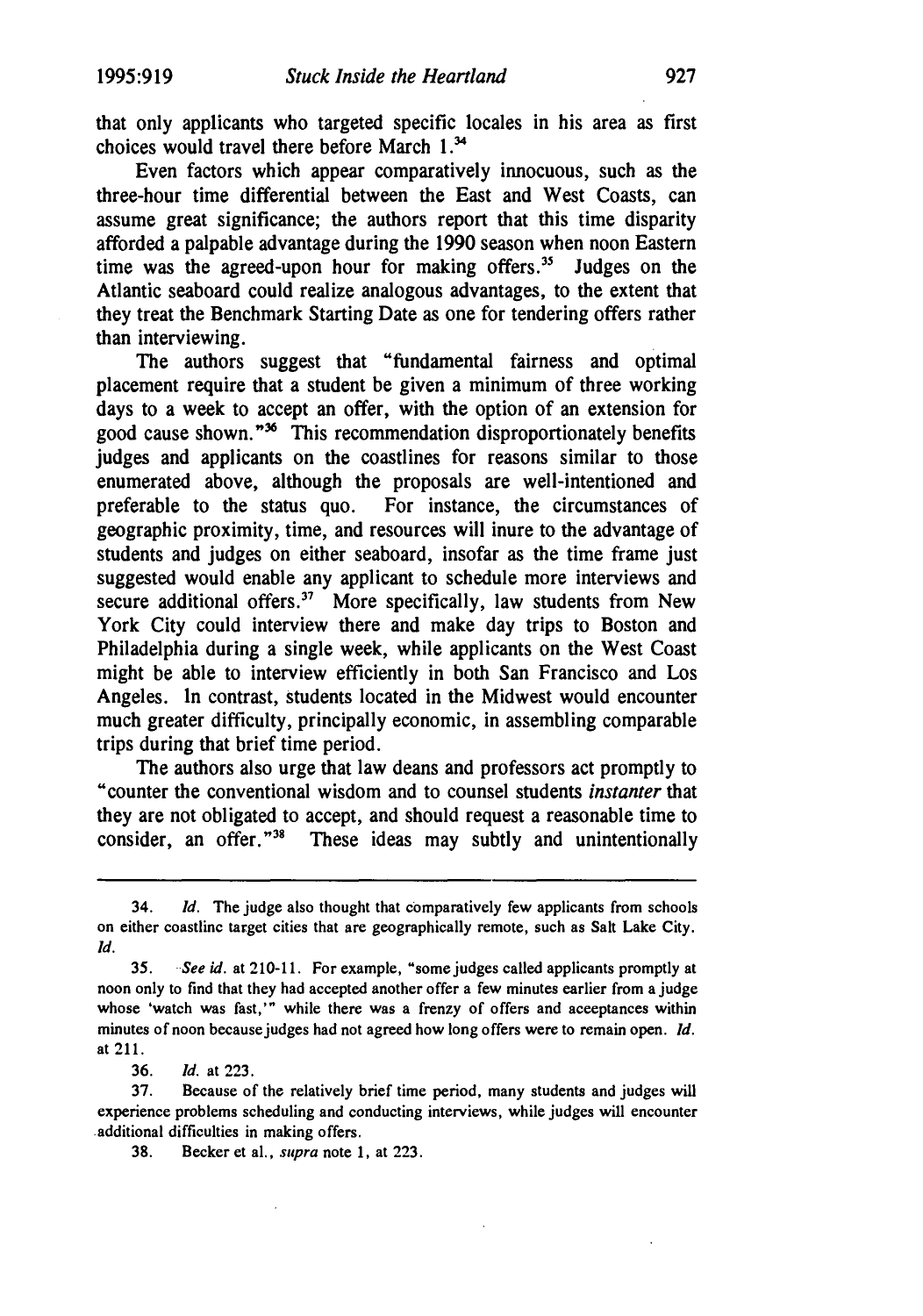benefit judges, law schools and students located along the coasts. Numerous applicants, particularly those from elite law schools, will generally have broader options, both in judicial clerkships and the profession. This means that coastline applicants can resist more easily the considerable pressure to accept that inevitably accompanies many offers. In comparison, the students who attend less prestigious institutions will have, on average, fewer employment prospects and may consider themselves fortunate to receive any clerkship offers, much less have the luxury of comparison shopping.

I also believe that the authors seriously underestimate the pressure which some applicants understandably will feel to accept the initial offer received. Consider the tale of a student who attended an Ivy League law school. When the judge tendered the offer, the applicant asked for an evening to discuss the offer with his family. The judge was apparently so insulted that he immediately retracted the offer, stating that he did not wish to hire a student who needed time to think about the offer.

Judge Kozinski recounts an equally revealing story of an applicant who received an offer one morning from a judge located on the East Coast.<sup>39</sup> The student requested that he have until early afternoon to telephone a West Coast judge whom the applicant had promised to contact before accepting an offer. The judge in the East agreed, but thirty minutes later his secretary called to report that the judge had withdrawn the offer.<sup>40</sup>

Finally, some judges, just like many people, evince caution and even conservatism when making employment decisions. This means that many judges, especially in close cases, probably will select the applicant who: is closer geographically; comes from a familiar milieu, such as the school that the judge or the judge's previous clerks attended; receives the strong recommendation of someone, such as a law professor, whom the judge knows; or demonstrates ability by matriculating at a prestigious institution. These and related factors benefit students who attend elite schools on both seaboards.

In sum, judges, institutions and applicants on the coasts currently possess certain advantages pertaining to clerkship hiring, while a number of judges concomitantly consider unacceptable several solutions which would remedy or ameliorate this circumstance. The preeminent example is moving the benchmark starting date to applicants' fifth semester of law school. That measure would permit interviews to occur throughout the

<sup>39.</sup> Kozinski, *supra* note 13, at 1716.

<sup>40.</sup> *Id.* The authors, being Article Ill judges themselves, undoubtedly know that no one is more independent than an Article Ill judge. *See* Wald, *supra* note 4, at 162 (characterizing Article Ill judges as "notoriously independent critters").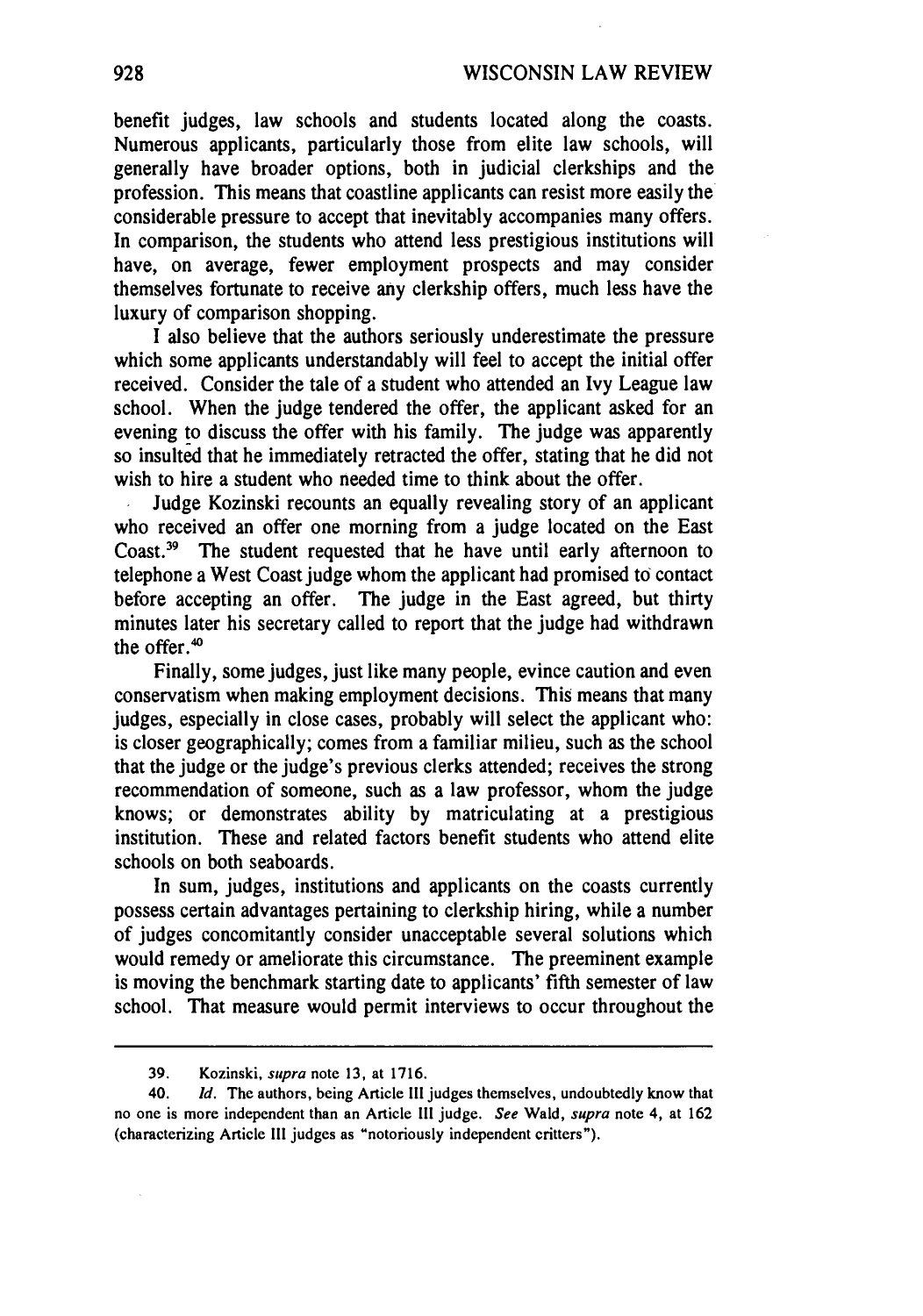preceding summer, thus decreasing the advantages, particularly those involving geography, which judges, law schools and students on the seaboards now possess. The authors explain that there is insufficient judicial support for the approach because judges are accustomed to earlier hiring of clerks. The final section, accordingly, provides additional suggestions for rectifying this situation.

#### III. MID-CONTINENTAL MUSINGS

First, the federal judiciary should seriously reconsider making autumn of the applicants' final year in law school the benchmark starting date. This change would facilitate clerkship interviewing during the previous summer and eliminate or reduce important advantages that judges, law schools and students located on the coastlines currently enjoy. The federal bench should explore mechanisms for accommodating the needs of judges, institutions and applicants not situated on either seaboard. For instance, the federal judiciary might authorize interviewing in the interval between students' third and fourth semesters, which would enable judges and applicants living inland to compete better with their counterparts on the coastlines by, for example, reducing their expenses.

If the federal bench is reluctant to adopt these prescriptions, judges, law schools and students not located on the East or West Coasts ought to examine and implement several measures which could limit the benefits that accrue simply from inhabiting the seaboards. The judges, law schools and students should work closely together to forge new, or modify existing, arrangements in ways which will foster multiple interviews in convenient locations in short time frames.

An obvious solution regarding circuit court clerkships would be to schedule interviews during the one week a month that all or most judges are hearing oral arguments in a relatively central venue, such as San Francisco for the Ninth Circuit or Denver for the Tenth Circuit. 41 The federal judiciary, law schools and applicants also should consider capitalizing on events that significant numbers of appellate and district court judges attend. For instance, every circuit conducts annual judicial conferences in which all judges participate, $42$  and circuit judicial councils

<sup>41.</sup> This idea also has some applicability to district court clerkships, as when district judges sit on circuits by designation. *See* 28 U.S.C. § 46 (1988).

<sup>42.</sup> *See* 28 U.S.C. § 333 (1988 & Supp. V 1993). I recognize that timing and time could present problems. For example, the Ninth Circuit Conference traditionally is held in the summer, which would not ameliorate the difficulties posed by the Mareh 1 Benchmark Starting date. Moreover, the judges' busy schedules during that Conference may leave them little time for interviewing. *See* Victoria Slind-Flor, *9th Circuit's Theme: Federalism,* NAT'L L.J., Aug. 30, 1993, at 3.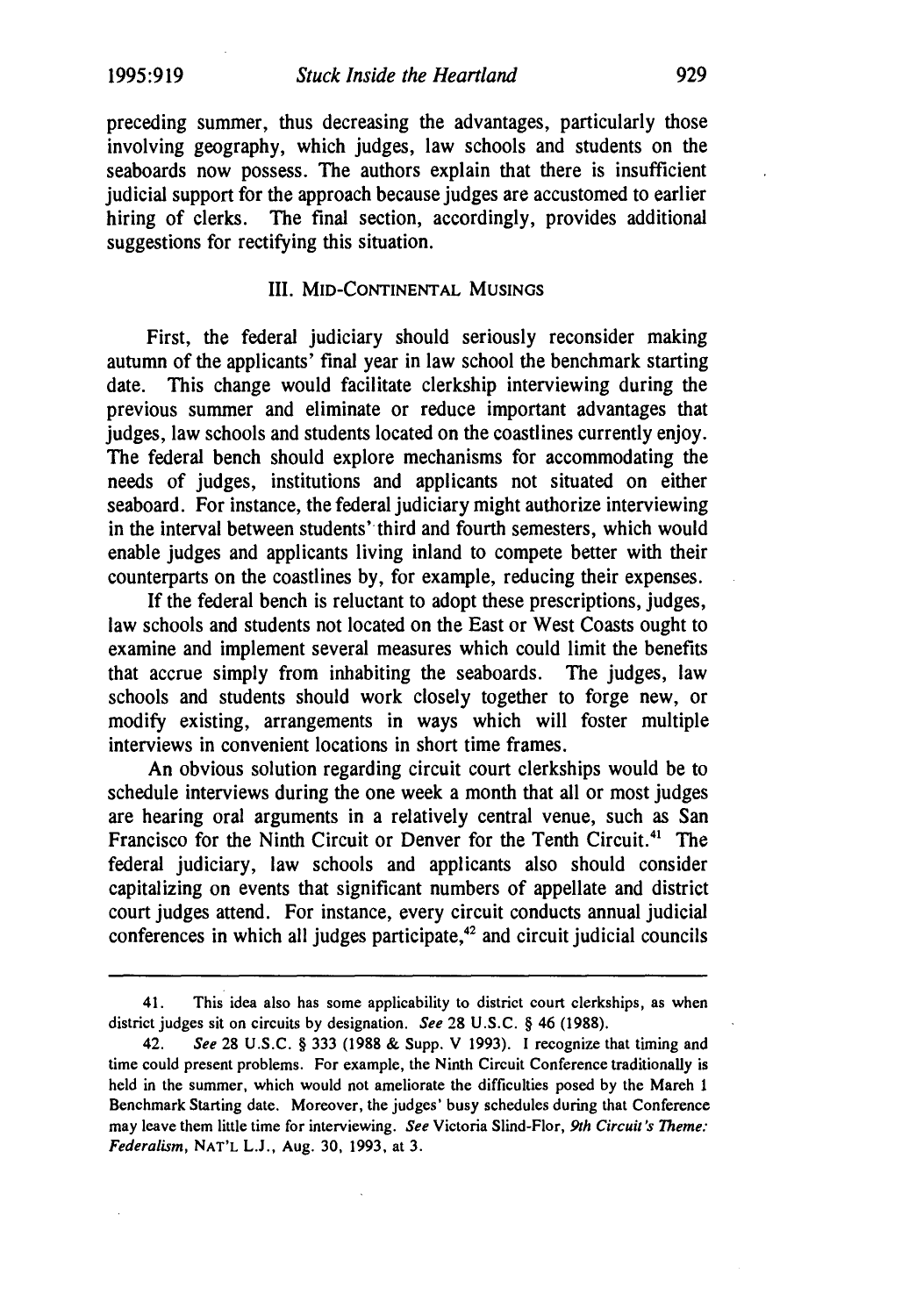and various other entities within the circuits, such as task forces and district judges' committees, convene regularly.<sup>43</sup>

Other prospects include meetings of the American Bar Association, the American Judicature Society or similar entities. Particularly apropos times for judicial clerkship interviewing would be judicial training or educational conferences and sessions of various committees of the Judicial Conference of the United States. Although a significant percentage of these meetings are held in Washington, D.C., the advisory committees to the Committee on Rules of Practice and Evidence convene across the United States. 44

Law schools and law students also might develop and effectuate constructive solutions that would encourage multiple interviews in convenient locations during a brief period. One possibility is for the institutions in a specific geographic area to sponsor a "regional federal judicial clerkships fair" at which judges and applicants conveniently could meet. Another would be for individual schools to invite particular judges to the campus for interviews.

Members of the federal judiciary who are located on the Atlantic or the Pacific Coast could undertake analogous efforts. The judges should be alert to opportunities to arrange interviews with multiple students in centralized venues within a compressed time span. For example, when circuit or district judges sit by designation or attend meetings of the numerous organizations, such as the American Bar Association or the Judicial Conference mentioned above, they also could interview applicants.<sup>45</sup>

<sup>43.</sup> *See* 28 U.S.C. § 332 (1988 & Supp. V 1993). By way of illustration, the Ninth Circuit has many task forces devoted to specific areas, sueh as gender bias in the courts and the special problems of tribal courts. *See, e.g.,* NINTH CIRCUIT GENDER BIAS TASK FORCE, PRELIMINARY REPORT OF THE NINTH CIRCUIT GENDER BIAS TASK FORCE (1992); David Pimentel, *Pioneering Work with Tribal Courts,* 9TH CIRCUIT NEWS, Summer 1994, at 6. *See generally* Judith Resnik, *Ambivalence: The Resiliency of Legal Culture in the United States,* 45 STAN. L. REV. 1525 (1993).

<sup>44.</sup> *See, e.g.,* Committee on Rules of Practice and Procedure of the Judicial Conferenceofthe U.S., *Call For Comment on Preliminary Draft of Proposed Amendments to the Federal Rules of Appellate Procedure, Federal Rules of Bankruptcy Procedure, Federal Rules of Civil Procedure, Federal Rules of Criminal Procedure and Federal Rules of Evidence,* 150 F.R.D. 325 (1993) (announcing advisory committees' public hearings in Dallas, Denver, Los Angeles, New York and Washington, D.C.); Committee on Rules of Practice and Procedure of the Judicial Conference of the U.S., *Preliminary Draft of Proposed Amendments to the Federal Rules of Civil Procedure and the Federal Rules of Evidence,* 137 F.R.D. 53 (1991) (announcing advisory committee public hearing in Los Angeles). *See generally* Carl Tobias, *Improving the 1988 and 1990Judicial Improvements Acts,* 46 STAN. L. REV. 1589, 1606-07 (1994).

<sup>45.</sup> *See supra* notes 41-44 and accompanying text.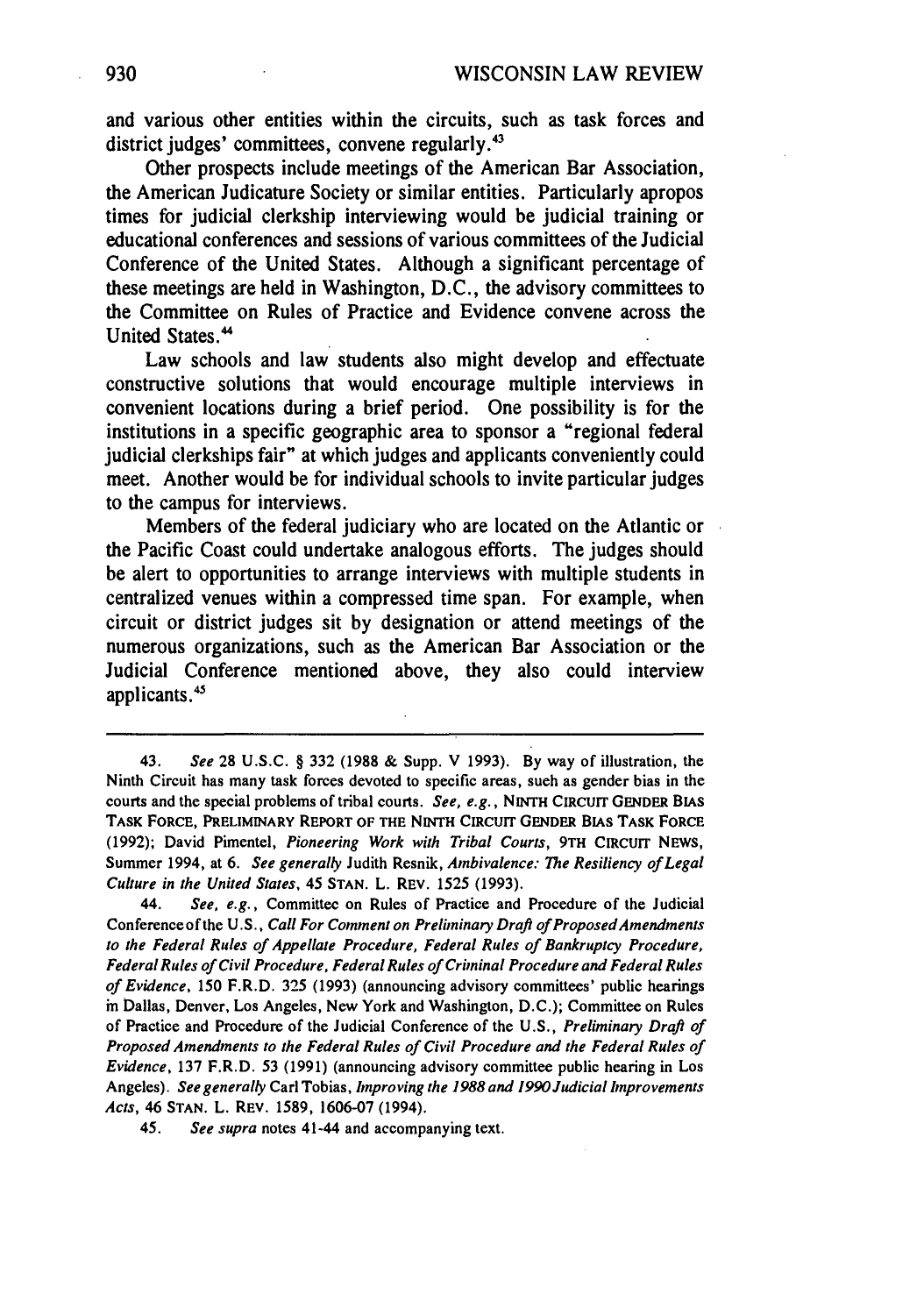All those who sit on the federal bench should remember that mere matriculation at law schools on the seaboards does not necessarily insure that students will be superior judicial law clerks. Two qualities seem most important to successful clerking. One is the ability to discharge a federal clerk's substantive duties, namely researching, analyzing and writing at a high level of competence. The other is the capacity to work well with people, including the judge and the judge's staff.<sup>46</sup> Few law professors can teach the latter skill, and elite institutions, by no means, have a monopoly on students who possess either of these attributes.<sup>47</sup>

Another consideration that all judges should keep in mind is that many clerkship applicants attend law schools in specific geographic areas for a number of quite legitimate reasons which are unrelated to their abilities to matriculate and perform well at prestigious institutions. Economic restraints are obviously one critical factor. A number of students may be justifiably reluctant to assume the future debt load (which can exceed \$100,000) that attends the substantial tuition charged by elite schools and the high cost of living that typically accompanies such attendance. These clerkship applicants, particularly if they are state residents, could have chosen to secure their legal educations from very fine, if less prestigious, public law schools.

Other students, for reasons which involve familial circumstances (such as ailing parents, spouses with excellent employment situations, or young children) in particular locales might not have wanted, or even been able, to exercise additional educational options.<sup>48</sup> Moreover, an applicant may have been unaware at the time of matriculation that her choices of law school could limit her future clerking opportunities, or the student might simply have received uninformed or bad advice.<sup>49</sup>

In the final analysis, federal judges should remember the cogent observation of the dean at one of the premier public law schools, an individual with impeccable credentials: a former Rhodes Scholar, editorin-chief of an elite law review, and clerk on the D.C. Circuit. This professor asserted that quite a few of the best students at most American

49. For example, I know someone who attended the public law school where I grew up partly on the advice of an attorney in my hometown, who had attended Harvard. The lawyer suggested that the individual might as well attend the state institution if the person were not planning to attend Harvard, even though two elite private law schools which recently ranked in the top ten had accepted him. *See A Long Shot At Best, supra*  note 22, at 72 (ranking the University of Chicago and Duke University in the top ten).

 $\overline{\phantom{a}}$ 

<sup>46.</sup> Kozinski, *supra* note 13, at 1708-09; Wald, *supra* note 4, at 153.

<sup>47.</sup> *See* Kozinski, *supra* note 13, at 1722 ("if you have two young, male hot dogs you may deem it particularly important to have a third clerk who is a bit older, or female, or who has had a prior career").

<sup>48.</sup> This is likely to be more true of women, who overwhelmingly assume such responsibilities.